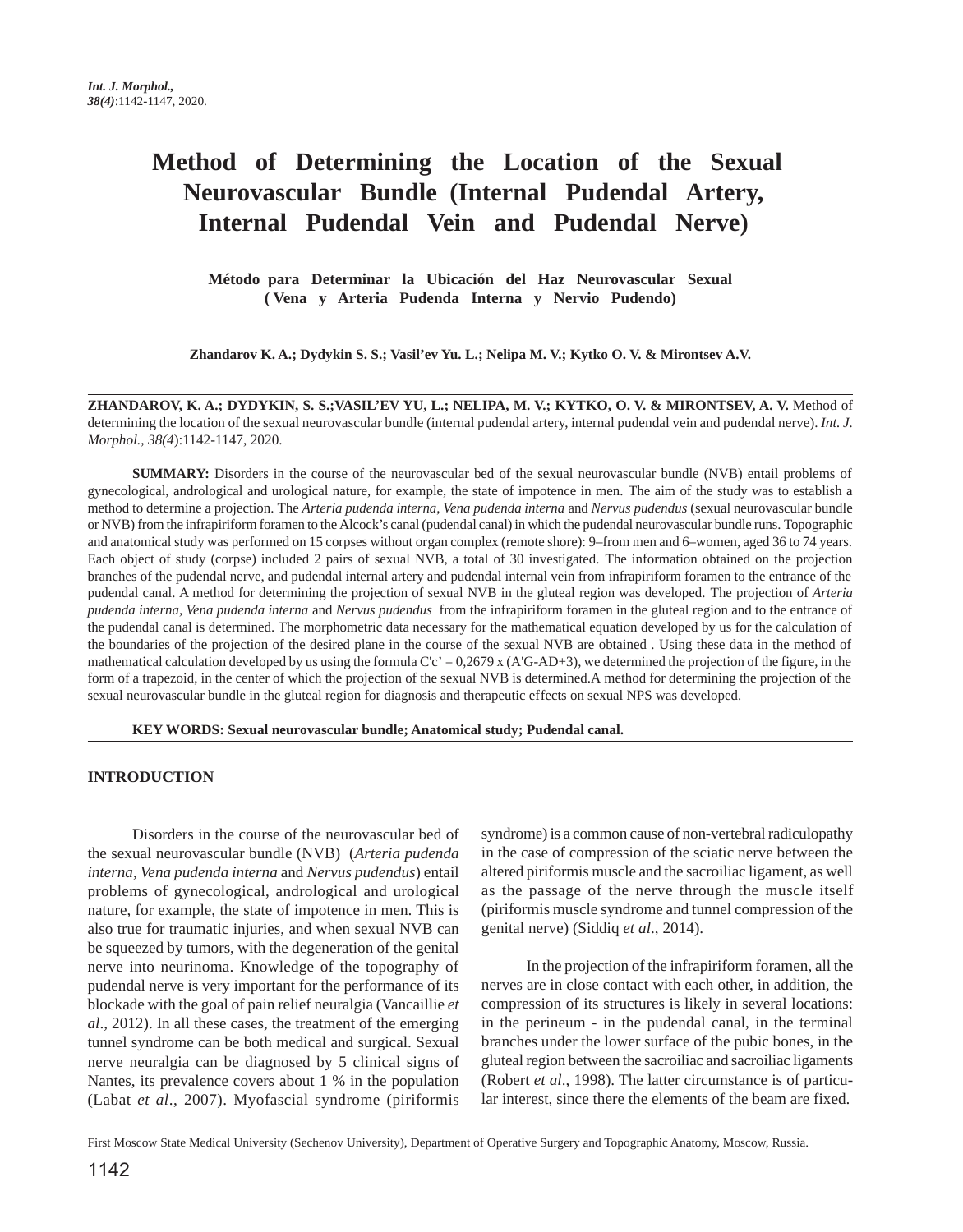Despite the existing methods of diagnosis (magnetic resonance neurography, ultrasound diagnostics), the determination of the position of the branches or section of the sexual neurovascular bundle often raises questions due to the variability of anatomy, the difficulty of determining the branches (in this area there is a large number of layered arteries of similar caliber passing in this area) (Rojas-Gómez *et al*., 2017), especially in the absence of a number of medical institutions and private practices (manual therapists) as the necessary trained specialists of radiation diagnosis, and expensive equipment. For training of specialists presents the method of determining the sex of NVB described by Corning in the section "finding the nerves and vessels of the region glutea" his leadership (Corning, 1949).

When using this method, is a specialist with a strong desire, difficult to determine in a patient the whole of the projection beam, as recommended anatomical elements and landmarks can be palpated only the ischial tuberosity. This method is based on the projection of the lower gluteal artery and only indirectly reports a possible finding of the genital artery in a narrow area of the region.

During the topographic and anatomical study of the gluteal region, we developed a method for determining the projection of the sexual neurovascular bundle in the gluteal region, using external landmarks and a mathematical equation. For this purpose, the necessary data for the calculation of the boundaries of the projection of the plane, and the center of this figure determined the projection of the sexual NVB.

Our study allows us to understand the complex anatomy of sexual NVB and enables students and practitioners to easily determine its projection, thereby reducing the likelihood of errors in the treatment of patients with pathology of sexual NVB.

On the basis of topographic and anatomical, morphometric studies we developed a method for determining the projection of internal pudendal artery, internal pudendal vein and and pudendal nerve (sexual neurovascular bundle) from the infrapiriform foramen to the Alcock (the pudendal) canal.

### **Goal of the research were:**

1. To study the topographic and anatomical characteristics of the musculoskeletal structures and holes in the course of the sexual neurovascular bundle in the gluteal region to the pudendal canal. 2. Obtain morphometric data to determine the boundaries of the projection plane in the gluteal region within which the sexual NVB.

3. To develop a mathematical method for determining the position of the beam by a specially derived formula, taking into account the data obtained.

### **MATERIAL AND METHOD**

The study was performed using a binocular magnifier with an increase of 6-10 times. Measurements were carried out using a Vernier caliper with a Vernier scale with accuracy and a depth gauge with an accuracy of 0.1 mm. Photography was carried out on a digital camera "Olympus" with the possibility of increasing by 10 times.

Topographic and anatomical study was performed on 15 corpses without organ complex (remote shore): 9–from men and 6–women, aged 36 to 74 years. Each object of study (corpse) included 2 pairs of sexual NVB, a total of 30 investigated. All bodies were identified, age, gender, and cause of death were established.

Layer-by-layer dissection was performed at the position of the body on the abdomen in the gluteal regions. In the position of the body on the abdomen, the skin and underlying tissues of the gluteal region were removed, producing a layered incision: from the top - along the crest of the iliac bones, from the outside - from the anterior upper iliac spine vertically down and from the side of the greater trochanter of the femur to the gluteal fold. In the area of the gluteal fold, the incision went along it with the transition to the femoral-perineal fold, from the inside - along the median line along the sacrum and coccyx to the line of the previous incision.

Further, layer-by-layer preparation with removal of muscle, fat and connective tissue along the vessels and nerve was performed. The preparation was performed at 6-8 times magnification, measured with a Vernier caliper.

Measurements were carried out to obtain the average data, which allowed us to build the boundaries of the projection plane in the gluteal region within which the sexual NVB passes.

Morphometry in the gluteal region included the determination of the distance from the median line of the body (in the center of the sacrum) to the infrapiriform foramen to determine the size of the area of passage of sexual NVB under it. Was recorded the distance from the location of attachment of the Sacro-tuberositas ligament (the lateral edge of the sacrum) at its upper edge to infrapiriform foramen and from the location of attachment of the Sacrotuberositas ligament (the lateral edge of the sacrum) at its upper edge to point of buttock. Also, the distance from the place of attachment of the sacroiliac ligament (lateral edge of the sacrum) along its lower edge to the tuberosity of the ischium was fixed. We determined the width of the sacroiliac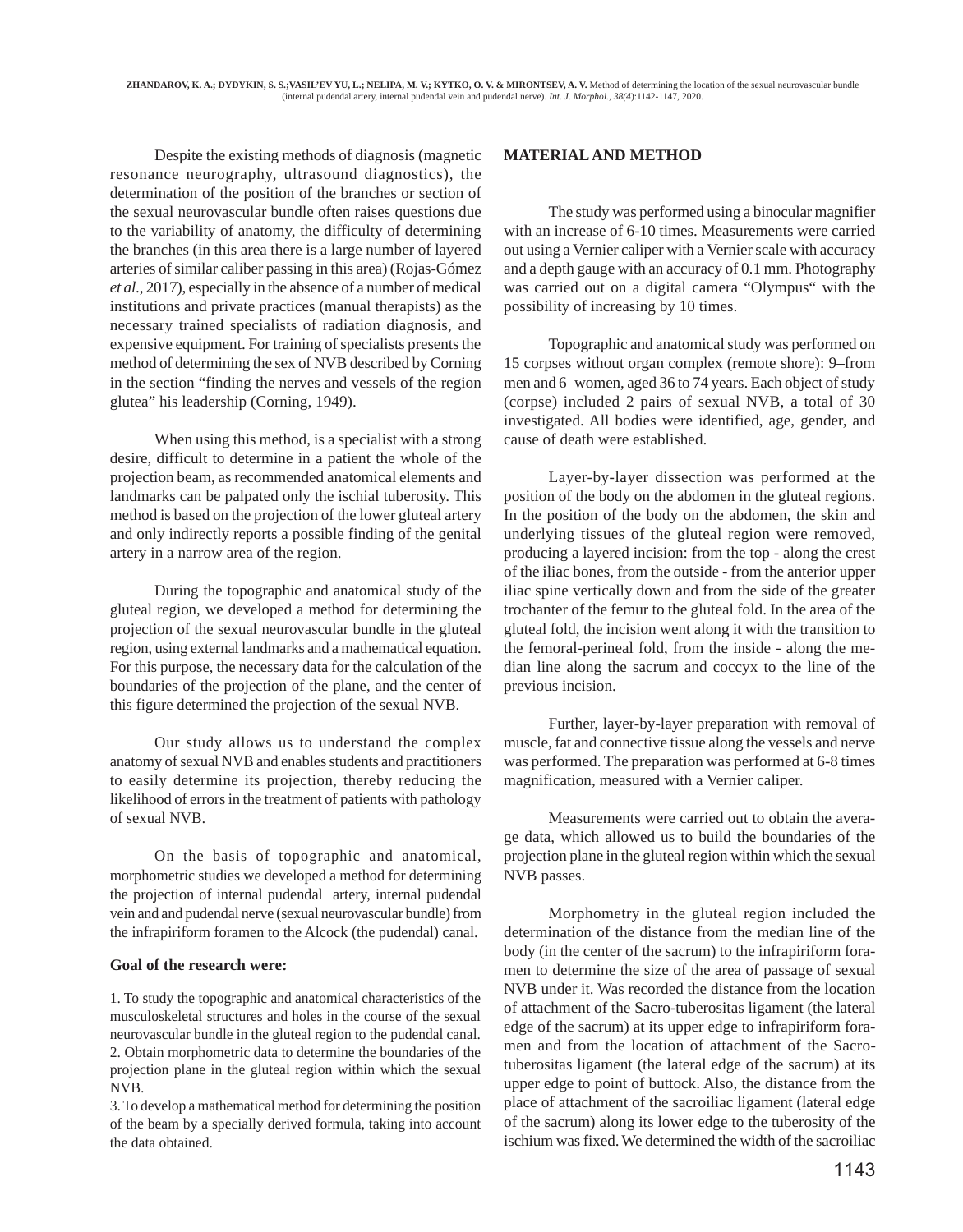ligament in its largest place – that is, the distance from the upper to the lower edge of the sacroiliac ligament at the place of its attachment (lateral edge of the sacrum). To construct the projection of the passage of the sexual NVB under the ligament, the distance from the place of attachment of the sacroiliac ligament (lateral edge of the sacrum) along its upper edge to the inlet to the genital canal and from the tuberosity of the ischium to the inlet to the genital canal was determined.

To construct the boundaries of the plane projection in the gluteal region, within which the sexual NVB passes, the distance from the median line to the tuberosity of the ischium and the distance from the projection line of the tuberosity of the ischium to the horizontal line between the midline of the body and the greater trochanter were measured.

We measured the maximum possible cut, which is gender of NVB to the medium line from point of buttock and the maximum possible interval from the medial edge of infrapiriform foramen to the sciatic nerve at the exit from infrapiriform foramen.

The obtained data were used in the method developed by us to determine the projection of the sexual NVB, for which the construction of the plane of projection of the sexual NVB on the body was performed as follows:

Using a ruler, the distance from the tuberosity of the ischium (point D) to point A on the midline of the body (A-A'-A") along the horizontal line was measured.



Fig.1 Scheme of construction of the projection of sexual neurovascular bundle (NVB) on the plane.

Then the distance from the greater trochanter (point G) to the point A' on the midline of the body (A-A'-A") along the horizontal line was measured.

A vertical straight line was drawn up from point D. At the intersection with the horizontal line from the greater trochanter - G to the midline of the body, the point D' was determined. Then the length of this segment was measured.

At a distance of 3 cm along a horizontal line from point D, passing to the midline of the body, marked point C, received a segment CD.

Next, a vertical line was drawn up from point C and at the intersection with the horizontal line from point G marked point C'. The length of the segment CC' is equal to the segment DD', i.e. 5 cm.

Then the length of the segment  $C' - C'$  was calculated.

From the presented scheme (Fig. 1), it can be seen that  $C'-C'$  is a leg of a right triangle, and therefore the length of this segment can be calculated by the following formula: Tangent angle  $15^{\circ} = C'C''/(A'G-AD+3)$ 

From the theory of mathematical calculations it is known that the tangent angle of  $15^{\circ}$  =0.2679. Hence, C'C"  $= 0.2679$  (A'G-AD+3). To determine the length of the segment CC'', the distances of the segments CC' and C'C'' are summed:CC''=CC'+C'C''.

Then using a ruler distance C'C" vertically up from the point C was measured, then 1 cm from the point C' wasmeasured on a horizontal line and put the point D' connecting this point with the point D, received the location of the desired projection, namely the trapezium C-C'-D'-D in the gluteal region.

Then we carried out at the center of this figure the vertical line of projection of the sexual sort.

# **RESULTS**

Topographic and anatomical study was carried out on the basis of the pathoanatomical Department of NIISP im. N. In. Sklifosovsky (head. Ph. D. Kanibalotsky AA) and at the Department of operative surgery and topographic anatomy of the First MSMU. I. M. Sechenov. The work was taken into account by the local ethics Committee, Protocol No. 06-12, dated 14.04.2018. The work was carried out12.01.1996 8-FZ (ed. from 03.07.2016, Rev. from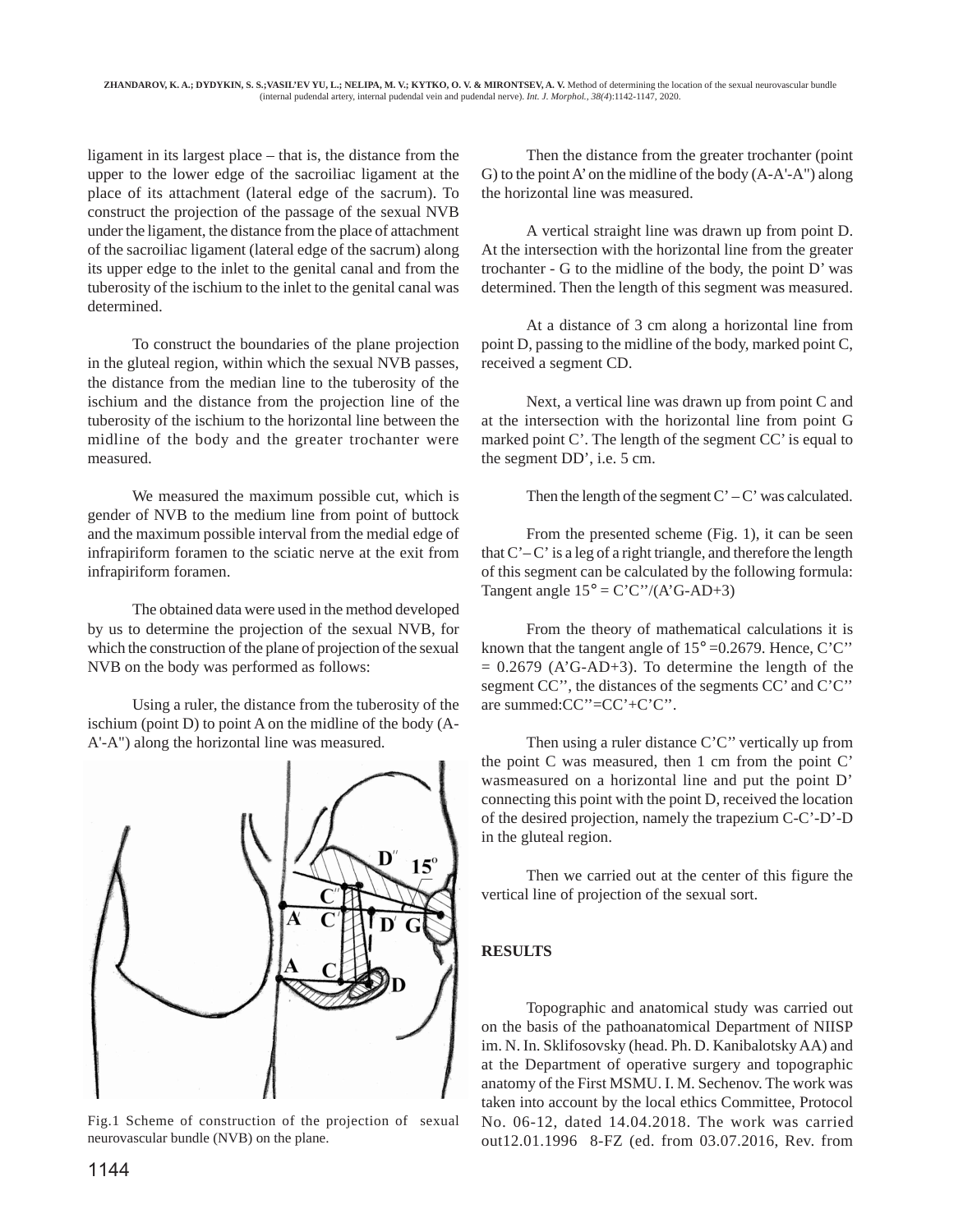19.12.2016) "On burial and funeral business" (from izm. and DOP., entry. in force from 01.01.2017).

Topographic and anatomical study of 30 sexual NVB on 15 corpses aged 36-74 years, 9 male and 6 female. The main cause of death of coronary artery disease, acute cardiovascular insufficiency. Autopsy and an accompanying medical history of symptoms of disease of the pelvis, such as cancer, fractures of the pelvis or historical trauma of the pelvis have been identified.

From the ischial tuberosity at an angle of 45° to the midline, the sacroiliac ligament was determined. We traced the upper and lower edges of the sacroiliac ligament. The width of the sacroiliac ligament between them varies from 1 to 2.5 cm (Fig. 2) and actually corresponds to the length of



Fig. 2. Morphometric study of the internal sexual NVB. the resulting segment  $CD = 3$  cm.

Table I. Initial morphometric data.

the II segment of the channel beginning with the inlet holes at the lower edge of the sacroiliac ligament.

To build the projection of the passing of the sexual NVB from the piriformis muscle in the projection of the two segments of the vestibule of the pudendal canal morphological measurement of sex 30 channels in 15 anatomical sites. The results of our measurements are presented in Table I.

The maximum medial deviation of the location of the NVB from a sexual point of buttock to 3 cm, the maximum possible interval from the medial edge of infrapiriform foramen to the sciatic nerve at the exit from infrapiriform foramen of the hole is 1cm. Based on the data obtained, we have developed a method for determining the external projection of the internal sexual NPS.

As an example, we present the construction of the plane of projection of the sexual NVB, on the male body N (Fig. 1).

Using the ruler, the distance from the ishial tuberosity (point D) to the midline of the body (point A) horizontally was measured. The length of the segment  $AD = 8.5$  cm is determined.

The distance from the greater trochanter (point G) to the midline of the body (point A') horizontally was measured. The length of the segment was  $A'G = 14,6$  cm.

A vertical straight line is drawn up from point D. At the intersection with the horizontal line passing through the greater trochanter  $-A'G$  – to the middle line of the body, the point D' was set.

The length of the resulting segment  $DD = 5$  cm.

At a distance of 3cm for the horizontal line from point D that passes to the midline of the body, marked by point C.

| Nameofindicator                                                                                                  | min | max |
|------------------------------------------------------------------------------------------------------------------|-----|-----|
| Distance from the midline to infrapirition for a holes (cm)                                                      | 4.6 | 6.0 |
| The maximum medial deviation of the location of the NVB of the penis from the ischial tuberosity (cm)            |     | 3.0 |
| The maximum possible interval from the medial edge of the infrapiriform foramen to the sciatic nerve at the exit |     |     |
| of the infrapirition foramen (cm)                                                                                |     | 1.0 |
| The distance from the ischial tuberosity to the horizontal line connecting the midline of the body with a        |     |     |
| ectotrochanter                                                                                                   | 3.6 | 6.0 |
| The average distance from the lower edge of the piriformis muscle at the exit of the pudendal nerve to the upper |     |     |
| edge of the Sacro-bogorny ligament (Segment threshold) (cm)                                                      | 0.4 | 0.6 |
| Distance from the upper to the lower edge of the sacroiliac ligament in the projection of the sexual bundle (II  |     |     |
| segment of the vestibule) (cm)                                                                                   | 1.0 | 2.5 |
| Distance from the midline of the body to the ischial tuberosity $\text{cm}$ )                                    | 6.0 | 8.5 |
| Distance from the buttock to the greater trochanter (cm)                                                         | 6.0 | 8.0 |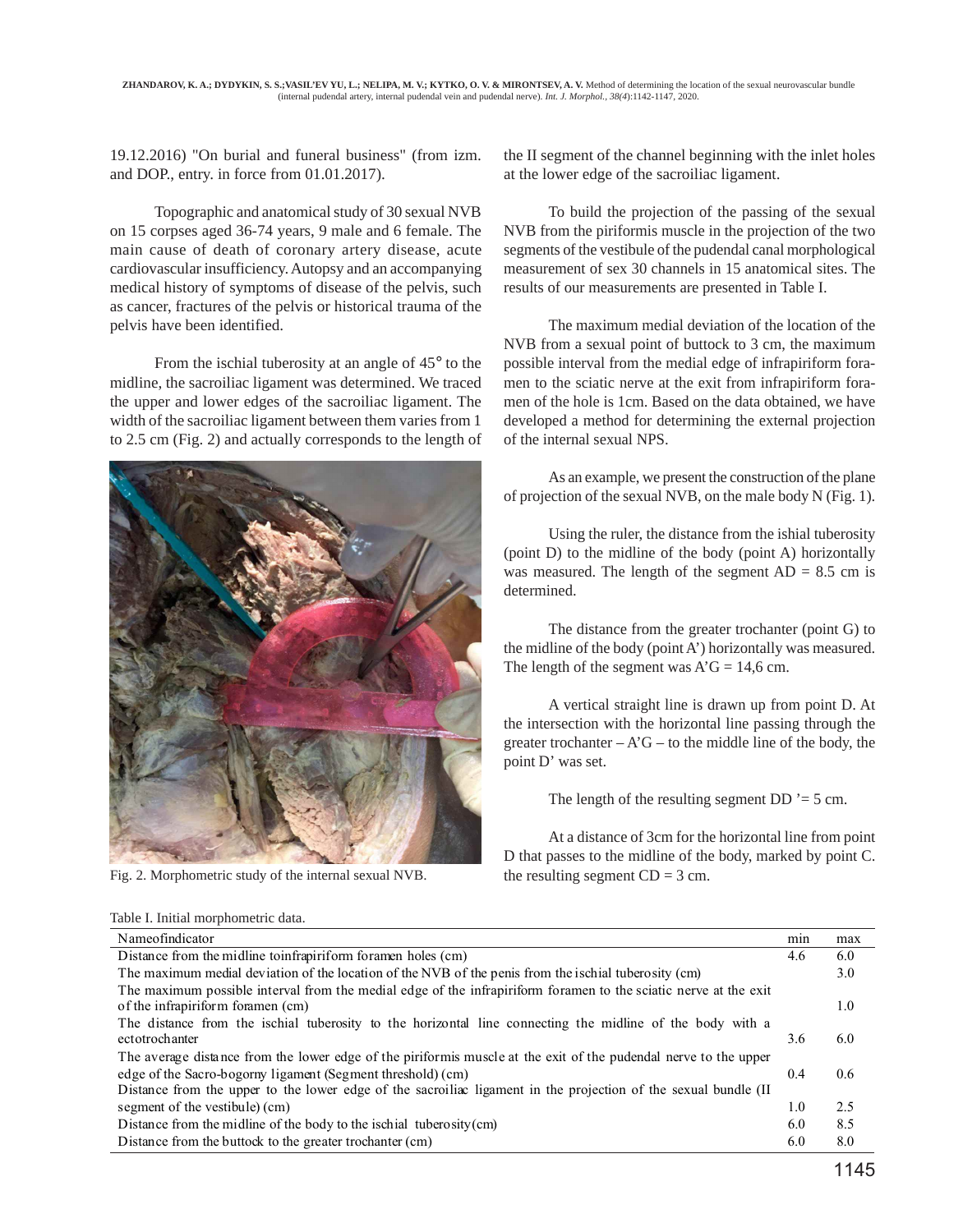A vertical line is drawn up from point C and at the intersection with the horizontal line a'g marked point C'. Since the length of the segment CC' is equal to the segment DD',  $CC' = 5$  cm.

At the intersection of the continuation of the vertical line SS' and the lower edge of the projection of the piriformis muscle marked point C".

Now, to determine the location of the projection of the area within which the sexual NVB passes, the length of the segment C'c" is determined by the formula:

 $CC' = 0.2679$  x  $(AG-AD+3) = 0.2679$  x  $(14.6-8.5+3)$  $= 2.44$  cm

To determine the length of the segment CC', the distances of the segments  $Cc'$ :  $CC' = CC' + CC' = 5cm + 2.44 cm = 7.44$ cm were summed.

Then measured 7.44 cm vertically up from point C (marked point C"). Then measured 1 cm from point C' on a horizontal line and set the point D". As a result, we got the location of the desired projection, namely the trapezoid C-C"-D"-D in the gluteal region.The vertical line of projection of sexual NVB is carried out on the center of this figure.

In the subsequent topographic and anatomical study by layer-by-layer tissue preparation and morphometry with photography, our calculations are confirmed (Fig. 2).

This method can be used to determine the projection of the internal sexual NVB on the body. As well as for manual therapy with the effect on the components of sexual NVB, determining the projection of the surgical incision for access to sexual NVB, for the purpose of blockade of the internal genital nerve, for the diagnosis of patients with neuropathy, neurinoma of the internal genital nerve, as well as vascular pathologies of the internal genital NVB. The method makes it possible to determine the projection without special equipment by practitioners and students, thereby reducing the likelihood of errors in the treatment of patients with pathology of internal sexual NVB.

#### **DISCUSSION**

As is known, the genital nerve is divided into the intra-phase part and the extra-phase part and is the caudal part of the sacral plexus S2-S3-S4. In this study, we analyzed in detail the course of the extra-phase part of the genital nerve in the gluteal region, and in the space under the sacroiliac ligament before entering the splitting of the own fascia of the internal obturator muscle – the pudendal canal.

The data obtained as a result of studies at 15 sites of 30 internal genital NVB confirm the observations of other authors (Mahakkanukrauh *et al*., 2005; Alsaid *et al*., 2011) that the extra-phase branch of the genital nerve and the internal genital artery (the final branch of the internal iliac artery) take their joint origin in the abdominal floor of the small pelvis, where the anterior branch of the internal iliac artery passes between the trunks of the sacral plexus ending up in the pre-sacral fascia (Waldeyer fascia) (García-Armengol, *et al*., 2008). Leaving under the medial part of infrapiriform foramen in the gluteal region, the nerve and artery are very close together and in parallel. It should be noted that the lateral beam from the penis out of the hole (infrapiriform foramen ) go back cutaneous nerve of the thigh (posterior femoral cutaneous nerve), the artery accompanying the sciatic nerve (artery to sciatic nerve), sciatic nerve (sciatic nerve), and the inferior gluteal neurovascular bundle (internal pudendal artery, internal pudendal vein and pudendal nerve).

Such a close of anatomical syntopic elements complicates the differential diagnosis of various pathologies. In particular, the existence of common epineurium at several nerve trunks implies the occurrence of reflected pain, such as piriformis syndrome. According to some authors, myofascial pain syndrome (piriformis syndrome) is a common cause of radiculopathy in sciatic nerve compression between the altered piriformis muscle and sacroiliac ligament (Siddiq *et al*.). Found the description of cases reflected the pain associated with the projections of one nerve trunk adjacent to a nerve, in close apposition (in the beam) infrapiriform foramen (Hopayian *et al*., 2010), and this is understandable, in its course of the nerves can communicate with nearby nerves with their nerve fibers, and further interacted with each other to form a plexus (plexus). Nerve plexus are formed in connection with the differentiation of tissues and organs and are complex connections, where there is an exchange between nerve fibers, bundles, nerves. Based on this, it is possible to consider pear muscle syndromes, tunnel compression of the genital nerve, as reflected pain, for example, in sciatica, and the possibility of pain in the course of the sciatic nerve as a result of stenosis of the genital nerve. These problems are often faced by clinicians: neurologists, vertebrologists, urologists and gynecologists, and according to experts, one of the important and often overlooked causes is the neurogenic cause of pelvic pain, namely the neuralgia of the genital nerve. It is possible due to the fact that in the publications of specialists on this topic there is practically no significant information on the study of variant anatomy (Moszkowicz *et al*., 2012).